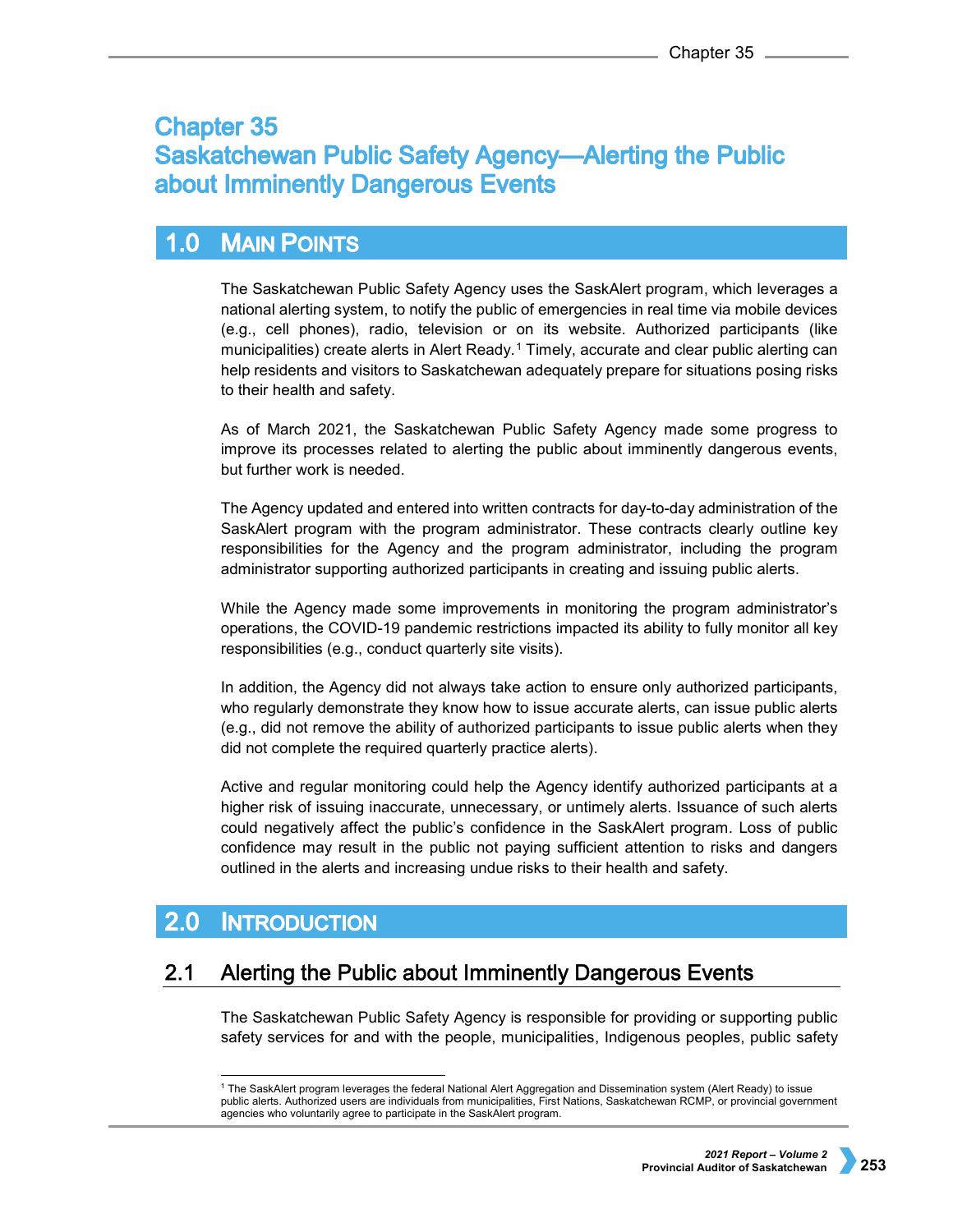service providers, and the Government of Saskatchewan.[2](#page-1-0) The Agency is also responsible for the SaskAlert program (previously the responsibility of the Ministry of Government Relations).[3](#page-1-1)

The SaskAlert program provides the public with critical information on emergencies in real time.[4](#page-1-2) It includes communicating alerts via the SaskAlert website (SaskAlert.ca) and the SaskAlert mobile app. It leverages the Federal National Alert Aggregation and Dissemination System to issue public alerts, commonly called Alert Ready.<sup>[5](#page-1-3)</sup>



**Figure 1—Key Parties Involved in Issuing Public Alerts for SaskAlert Program**

**Blue boxes** indicate provincial responsibility (SaskAlert program). **Gray boxes** indicate federal responsibility of the Alert Ready system.

As shown in **Figure 1**, a number of key parties assist the Agency in delivering the SaskAlert program. They include authorized participants (approximately 200 active participants at March 2021), a program administrator, the Alert Ready system operator, and the SaskAlert system operator. Authorized participants include individuals from municipalities, First Nations, Saskatchewan RCMP, and provincial government agencies who voluntarily agree to participate in the SaskAlert program.<sup>[6](#page-1-4)</sup> Authorized participants are responsible for creating alerts issued to the public.

#### $2.2<sub>2</sub>$ **Focus of Follow-Up Audit**

This chapter describes our first follow-up audit of management's actions on the four recommendations we made in our *2019 Report – Volume 1*, Chapter 6, about the Saskatchewan Public Safety Agency's processes for alerting the public about imminently dangerous events that may pose risks to public health and safety.[7](#page-1-5)

<span id="page-1-4"></span>[www.publications.gov.sk.ca /freelaw/documents/English/Statutes/Statutes/M36-1.pdf;](http://www.publications.gov.sk.ca/freelaw/documents/English/Statutes/Statutes/M36-1.pdf) *The Northern Municipalities Act, 2010* (section 4[\) www.publications.gov.sk.ca/freelaw/documents/English/Statutes/Statutes/N5-2.pdf;](http://www.publications.gov.sk.ca/freelaw/documents/English/Statutes/Statutes/N5-2.pdf) and *The Cities Act* (section 4)

A Compatible devices at April 2021 include Android devices with version 4.2 and higher, and iPhones with version 8 and higher.

<span id="page-1-0"></span> <sup>2</sup> *The Saskatchewan Public Safety Agency Act, 2019*, s. 2–3(1).

<span id="page-1-1"></span><sup>3</sup> Order in Council 269/2019 dated June 24, 2019.

<sup>4</sup> [www.saskpublicsafety.ca/at-home/saskalert](https://www.saskpublicsafety.ca/at-home/saskalert) (9 September 2021).

<span id="page-1-3"></span><span id="page-1-2"></span> $5$  In 2008, the Federal Government engaged the operator of The Weather Network to develop and implement the National Alert

Aggregation and Dissemination System. <sup>6</sup> In Saskatchewan, municipalities are responsible for safe communities under *The Municipalities Act* (section 4).

<span id="page-1-5"></span><sup>&</sup>lt;u>www.publications.gov.sk.ca/freelaw /documents/english/Statutes/Statutes/c11-1.pdf</u>. (8 April 2021).<br><sup>7</sup> Find the original report regarding these recommendations at <u>www.auditor.sk.ca/publications/public-reports</u>. We repor original audit work in *2019 Report – Volume 1*, Chapter 6, pp. 77–93. The audit assessed the 12-month period ending January 31, 2019.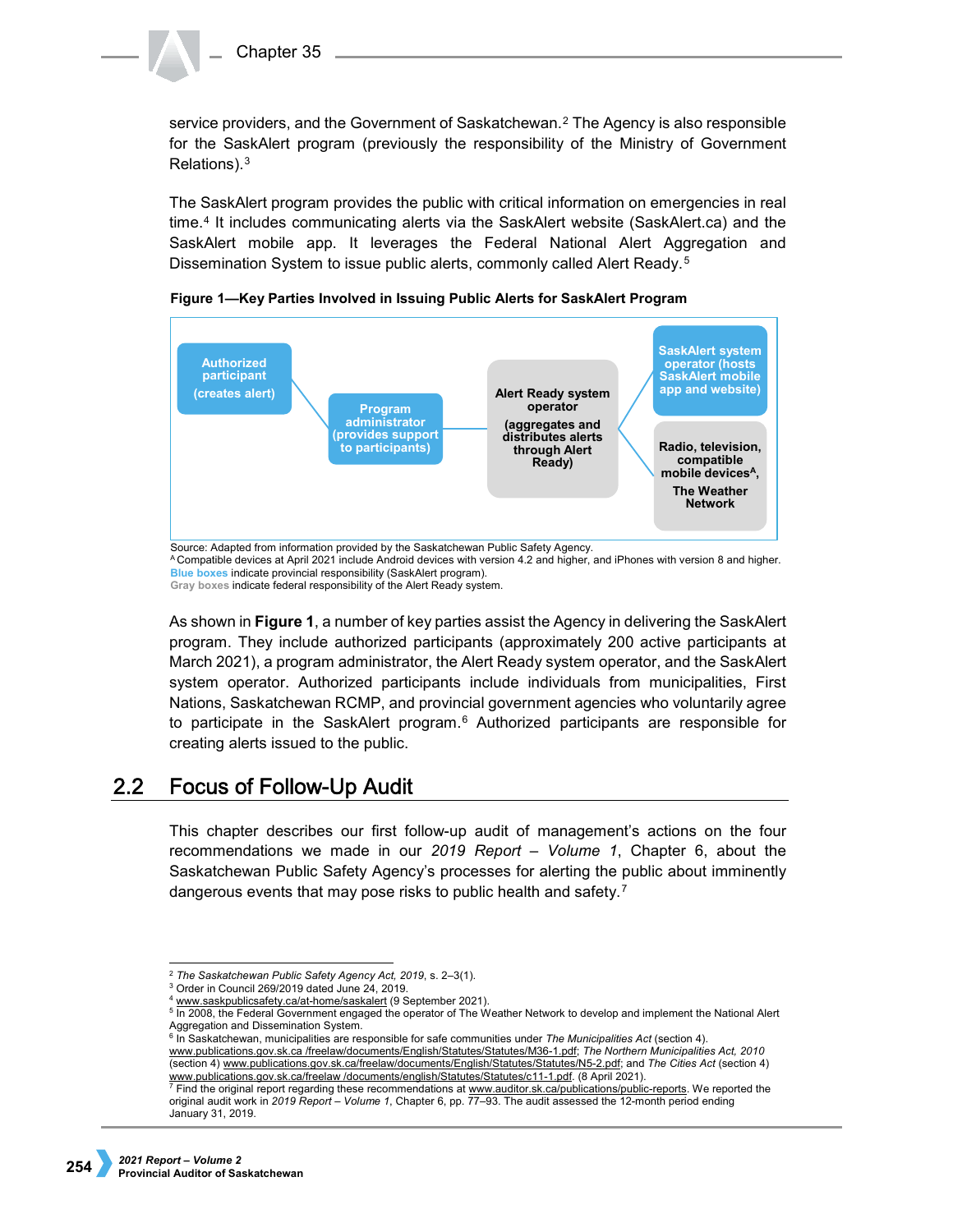To conduct this audit engagement, we followed the standards for assurance engagements published in the *CPA Canada Handbook—Assurance* (CSAE 3001). To evaluate the Agency's progress toward meeting our recommendations, we used the relevant criteria from the original audit. The Agency's management agreed with the criteria in the original audit.

In performing this follow-up audit, we interviewed Agency staff and management responsible for SaskAlert program administration. We examined management records relating to monitoring its program administrator, tested samples of practice as well as live alerts, and examined the appropriateness of user access to the Alert Ready system.

#### **STATUS OF RECOMMENDATIONS**  $3.0<sub>1</sub>$

This section sets out each recommendation including the date on which the Standing Committee on Public Accounts agreed to the recommendation, the status of the recommendation at March 31, 2021, and the Agency's actions up to that date.

#### $3.1$ Written Contracts in Place for SaskAlert Program Administration

*We recommended the Saskatchewan Public Safety Agency (formerly the Ministry of Government Relations) maintain a robust and enforceable written contract with the party providing day-to-day administration for the SaskAlert program. (2019 Report – Volume 1,* p. 83, Recommendation 1; Public Accounts Committee agreement February 26, 2020)

# **Status**—Implemented

The Saskatchewan Public Safety Agency maintains robust and enforceable written agreements with its service provider responsible for day-to-day administration of the SaskAlert program.

The Agency signed a service agreement and related terms of reference with the program administrator (service provider) effective January 1, 2020 and February 26, 2020 respectively.<sup>[8](#page-2-0)</sup> We found these documents clearly outlined key roles and responsibilities of the Agency and the program administrator as shown in **Figure 2**.

### **Figure 2—Key Responsibilities of the SaskAlert Program Administrator and the Saskatchewan Public Safety Agency**

| <b>Key Responsibilities</b>                                                                                                                                                                                                                                      |                                                                                                                                                                                                                                                 |  |
|------------------------------------------------------------------------------------------------------------------------------------------------------------------------------------------------------------------------------------------------------------------|-------------------------------------------------------------------------------------------------------------------------------------------------------------------------------------------------------------------------------------------------|--|
| <b>Program Administrator</b>                                                                                                                                                                                                                                     | <b>Saskatchewan Public Safety Agency</b>                                                                                                                                                                                                        |  |
| Using Agency guidance, train participants to<br>create alerts in Alert Ready <sup>A</sup><br>Provide assistance to participants to issue practice<br>alerts<br>Review accuracy of quarterly practice alerts in<br>Alert Ready test environment and monitor their | Set overall SaskAlert program policy direction<br>and operational program requirements<br>Set training requirements for participants<br>۰<br>Set up participants in Alert Ready with access<br>aligned to their jurisdiction's responsibilities |  |

<span id="page-2-0"></span><sup>&</sup>lt;sup>8</sup> The Agency and the program administrator agreed to revised Terms of Reference effective March 16, 2021, with no termination date. The revised terms of reference require program administrator staff to submit quarterly practice alerts to the Agency for review.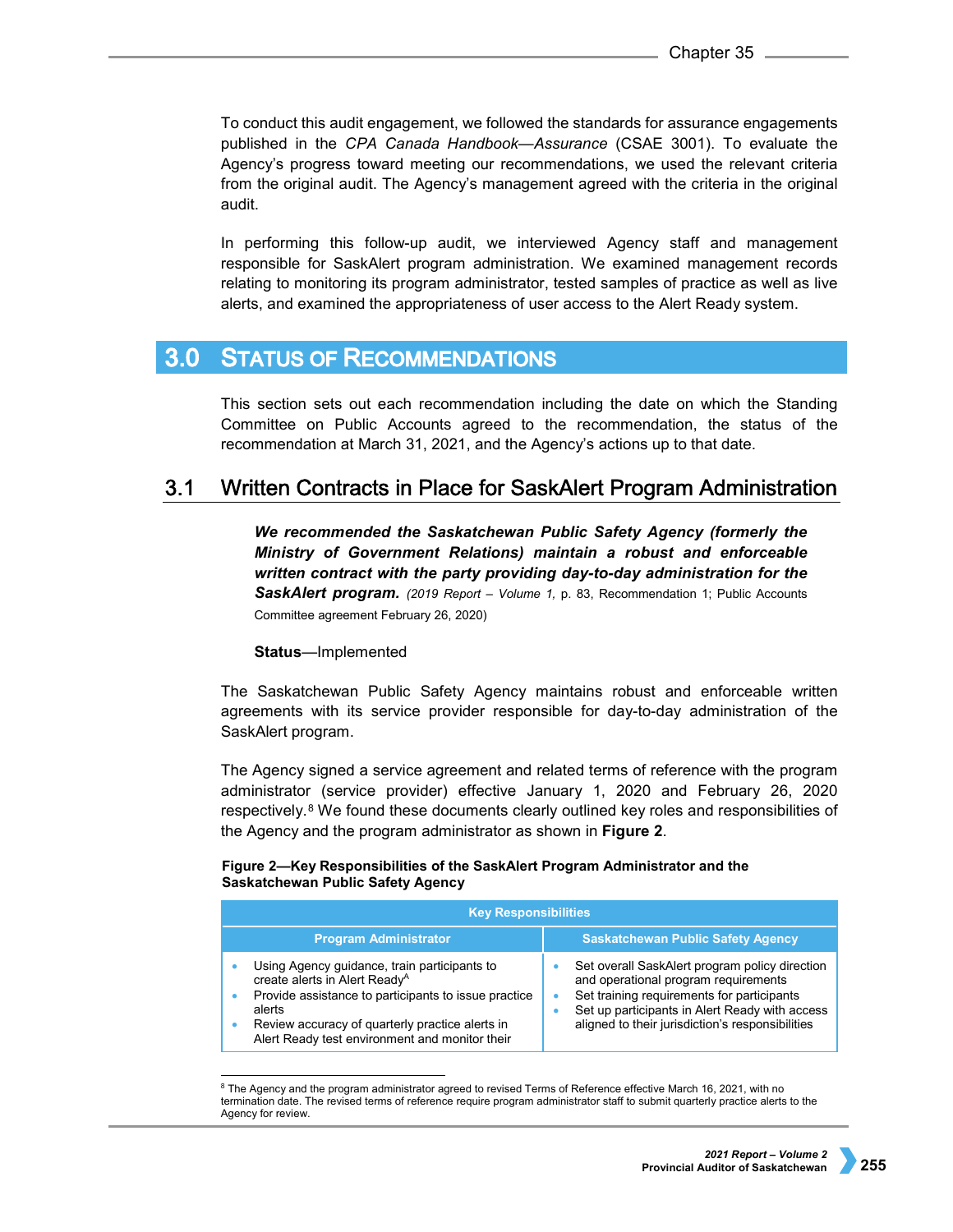| <b>Program Administrator</b><br><b>Saskatchewan Public Safety Agency</b><br>completion by authorized participants and program<br>Monitor and update authorized participants'<br>administrator issuing alerts (notify Agency within<br>access to Alert Ready (e.g., change status to<br>two weeks where participants do not complete<br>suspended where a participant does not                                                                                                                                                                                                                                        | <b>Key Responsibilities</b> |                                     |
|----------------------------------------------------------------------------------------------------------------------------------------------------------------------------------------------------------------------------------------------------------------------------------------------------------------------------------------------------------------------------------------------------------------------------------------------------------------------------------------------------------------------------------------------------------------------------------------------------------------------|-----------------------------|-------------------------------------|
|                                                                                                                                                                                                                                                                                                                                                                                                                                                                                                                                                                                                                      |                             |                                     |
| Operate a 24/7 helpline to support participants<br>Perform quarterly site visits to evaluate the<br>creating alerts <sup>B</sup><br>program administrator's operation of the<br>SaskAlert program, and review records<br>Issue alerts when requested by authorized<br>participants<br>Review live alerts issued by participants for<br>٠<br>accuracy and follow up with participants as<br>required <sup>C</sup><br>Submit reports on participant completion of<br>quarterly practice alerts within two weeks of<br>quarterly requirements, as well as submit training<br>course evaluation results (when available) | alerts as expected) $D$     | complete quarterly practice alerts) |

Source: Adapted from Amended and Restated Service Agreement effective January 1, 2020 to March 31, 2028 and SaskAlert Program Management and Operations Terms of Reference effective February 26, 2020 with no termination date. <sup>A</sup> In 2020, the Agency developed a training curriculum and materials for the program administrator to deliver to new participants. Materials include the program administrator's contact information for practice alerts (phone number and email), and for the 24/7 helpline (phone number and email).

B The program administrator staffs its helpline with approximately 55 individuals.

<sup>C</sup> Alert Ready IT system automatically issues an email for every live alert issued, updated, and cancelled in SaskAlert to the program administrator. It also automatically tracks any changes made to an alert. In addition, the program administrator can document in the system conversations with authorized participants (i.e., SaskAlert events call log).<br><sup>D</sup> Revised Terms of Reference effective March 16, 2021, with no termination date, require program administrator staff to quarterly practice alerts to the Agency for review.

Having a current robust agreement and terms of reference with its program administrator helps ensure each party has a clear understanding of their roles and responsibilities. They also provide the Agency with a basis to monitor and evaluate the program administrator.

#### $3.2$ Not Sufficiently Monitoring, Partly Due to COVID-19 Pandemic

*We recommended the Saskatchewan Public Safety Agency (formerly the Ministry of Government Relations) document its regular monitoring of all key responsibilities of its SaskAlert program administrator. (2019 Report – Volume 1,* p. 88, Recommendation 2; Public Accounts Committee agreement February 26, 2020)

**Status**—Partially Implemented

*We recommended the Saskatchewan Public Safety Agency (formerly the Ministry of Government Relations) actively monitor whether SaskAlert participants complete timely and accurate alerts, and take action where necessary (e.g., suspend system access). (2019 Report – Volume 1,* p. 89, Recommendation 4; Public Accounts Committee agreement February 26, 2020)

## **Status**—Partially Implemented

While the Saskatchewan Public Safety Agency monitored some of the SaskAlert program administrator's key responsibilities, it was unable to fully evaluate all key operations because of the COVID-19 pandemic restrictions. In addition, the Agency did not always take action to ensure only authorized participants who demonstrate they know how to issue accurate alerts have access to Alert Ready.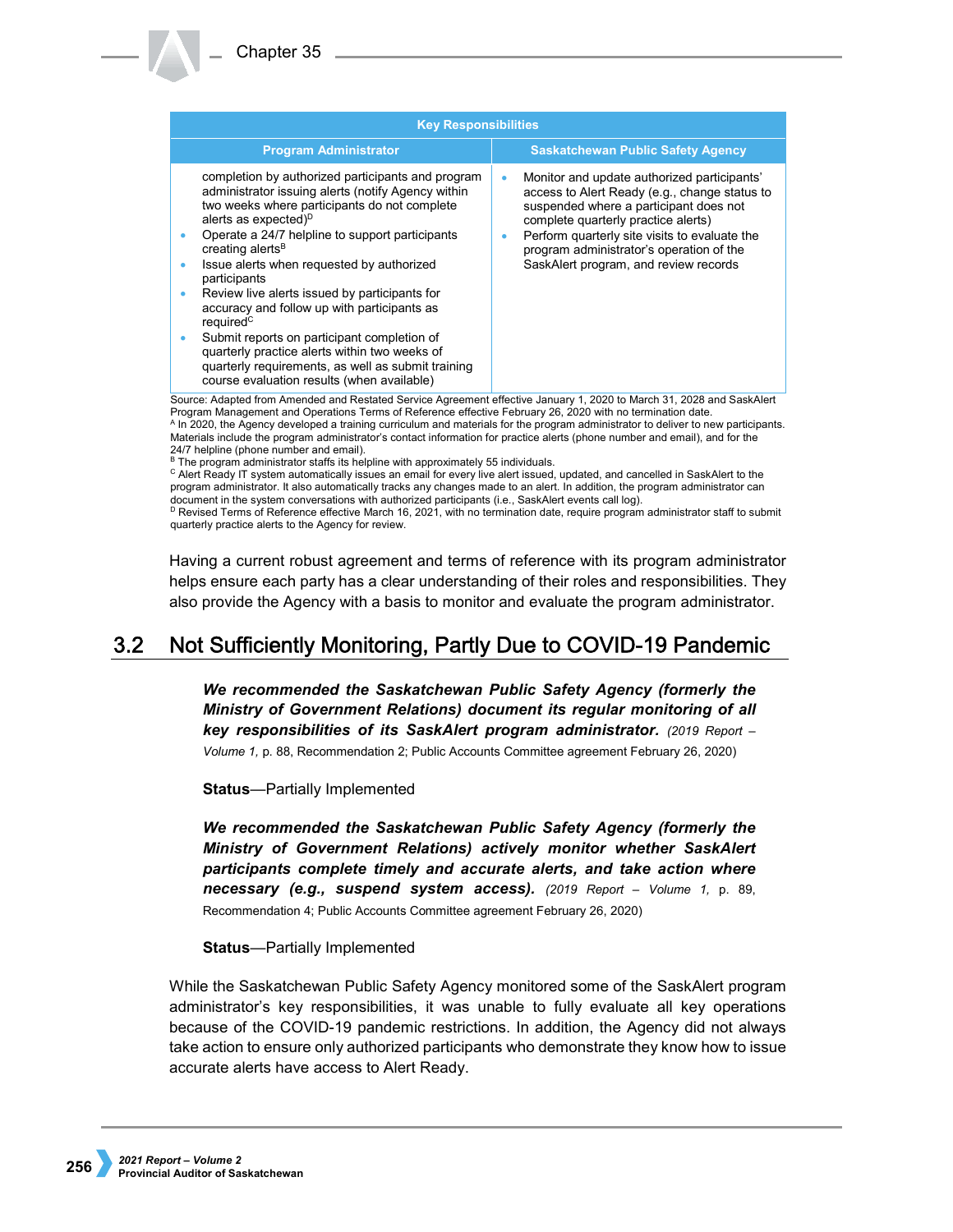Between March 2019 and March 2021, the Agency conducted two site visits rather than eight because of COVID-19 pandemic travel restrictions. The Terms of Reference indicate the Agency will visit the site quarterly to evaluate the program administrator's operations, and review records.[9](#page-4-0) We found:

- In its July 2019 site visit, the Agency discussed the findings from the administrative review completed in May 2019. The Agency reviewed the appropriateness of user access in the Alert Ready system, and the completeness and accuracy of the program administrator's files. However, it did not review the program administrator's records for providing helpline support to participants, or participants' training, or live alert monitoring.
- In its March 2021 site visit, the Agency established processes for subsequent quarterly site visits rather than evaluating the program administrator's SaskAlert operations and reviewing its related records. It plans to resume its quarterly site visits in 2021–22 (depending on COVID-19 pandemic restrictions).

Between March 2019 and March 2021 (our audit period), the Agency carried out the following activities to monitor the program administrator's operations and key responsibilities.

In early 2019, the Agency completed an administrative review of the program administrator's SaskAlert files. At the Agency's request, the program administrator submitted its files to the Agency. The review identified numerous issues (e.g., missing and incomplete documentation, inappropriate access to Alert Ready). The Agency held various meetings with the program administrator discussing the review's results as well as steps to address identified issues (e.g., met in July 2019, September 2019, March 2020, and September 2020).

The Agency also monitors complaints from authorized participants about the program administrator's supports, if any. We noted the SaskAlert program website includes the Agency's contact information that participants can use if they wish to report issues about the program administrator's support, or lack thereof.[10](#page-4-1) During the audit period, the Agency received one complaint. Our testing found the Agency reported the concern to the program administrator promptly and they took appropriate action to resolve the concern.

**With respect to training**: The Agency updated its program training in 2020 to reflect changes to the SaskAlert program (e.g., incorporated participants' ability to phone the program administrator to issue alerts on their behalf). During 2021, the program administrator facilitated one virtual training session in January 2021 for new alert issuers. Agency staff attended, and were satisfied with, the training delivered.

**With respect to reviewing participants' quarterly practice alerts and changes to participant access in Alert Ready:** Throughout the year, the Agency received emails listing authorized participants who did not complete quarterly practice alerts as required. Based on emails from the program administrator, the Agency follows up on participants' quarterly practice alerts, as well as updates its master user list and participant access in

<span id="page-4-0"></span><sup>9</sup> The Terms of Reference in place with the program administrator prior to the Terms of Reference approved in February 2020 also included an expectation that the Agency perform quarterly site visits to evaluate the program administrator's operation of the program and review records.

<span id="page-4-1"></span><sup>&</sup>lt;sup>10</sup> [www.saskatchewan.ca/residents/emergency/saskalert](https://www.saskatchewan.ca/residents/emergency/saskalert) (15 April 2021).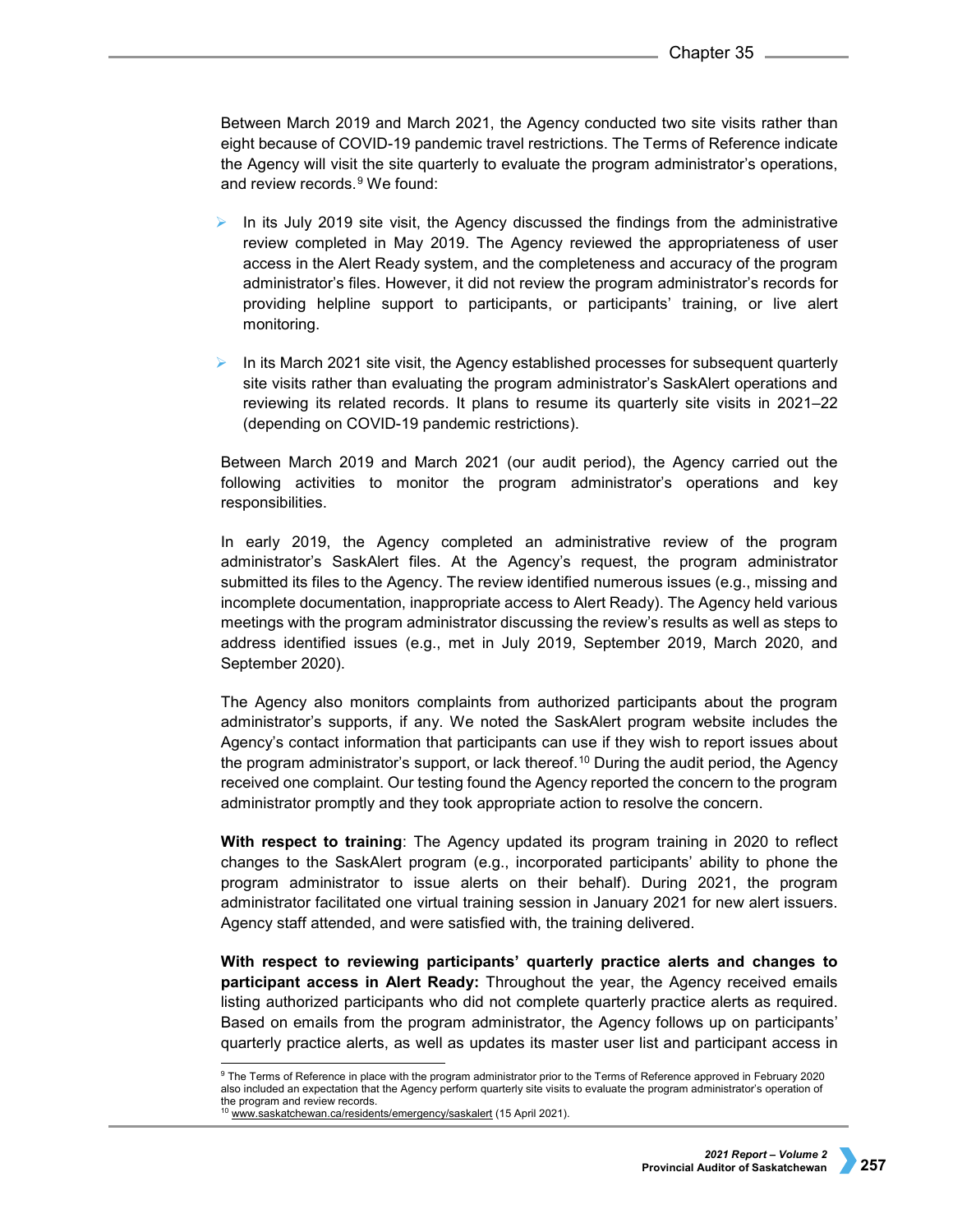the Alert Ready system (e.g., suspend participants' access who did not meet quarterly practice alert requirements). Practice alerts are designed to confirm authorized participants know how to issue accurate alerts and when to issue them.

We found the Agency documented its quarterly practice alert review in its SaskAlert program master user list.[11](#page-5-0)

Our testing of 23 participants determined whether the Agency followed up on authorized participants not completing practice alerts as required; we found the Agency:

- Did not document its follow up for three participants we tested. Also, contrary to the Agency's standards of practice, one of these three participants' ability to issue alerts continued (i.e., active status in the Alert Ready system).
- $\triangleright$  Did not receive information on whether program administrator staff who issue alerts on behalf of program participants completed quarterly practice alerts as required. The program administrator employs approximately 55 staff who can issue alerts on behalf of program participants. Our testing included two of those 55 employees. The revised Terms of Reference, effective March 16, 2021, now require the program administrator's employees to submit quarterly practice alerts to the Agency for review.

We also found, contrary to the Terms of Reference, the program administrator does not always notify the Agency on participants' quarterly practice alert completion within the expected two-week timeframe (14 days). For December 2020, the program administrator notified the Agency 28 days after the quarter. Timely notification helps the Agency ensure authorized participants know how to issue accurate and timely alerts; and enables the Agency to take prompt action when issues arise. Participants who do not complete ongoing practice alerts increase their risk of being unable to create a timely or accurate alert in notifying the public about a real emergency when it occurs.

**With respect to operating the 24/7 helpline, issuing alerts when requested, and reviewing live alerts from participants:** The program administrator does not provide the Agency with information on these key responsibilities to allow the Agency to actively monitor the operation of the helpline or issuance and review of live alerts throughout the year. This increases the importance of the Agency completing site visits.

The Agency noted it informally reviews live alerts issued through the Alert Ready system. It keeps support of its review of live alerts only when it requests changes. For example, in April 2021, the Agency identified an alert issued for the entire province of Saskatchewan rather than for a certain jurisdiction as intended. The Agency asked the program administrator to cancel and re-issue the correct alert.

Our testing found the program administrator provided authorized participants with support. We tested 25 live alerts issued, and found the program administrator, consistent with its assigned responsibilities, documented call details with authorized participants in the

<span id="page-5-0"></span><sup>&</sup>lt;sup>11</sup> SaskAlert program master user list is an excel spreadsheet the Agency uses to maintain current participant information. This includes, but is not limited to: email address, phone number, type of alert issuer (new trainee, Alert Ready user, deactivated Alert Ready user, phone-in only participant), Alert Ready practice training and base alert requirement completion, and Alert Ready system access activation date.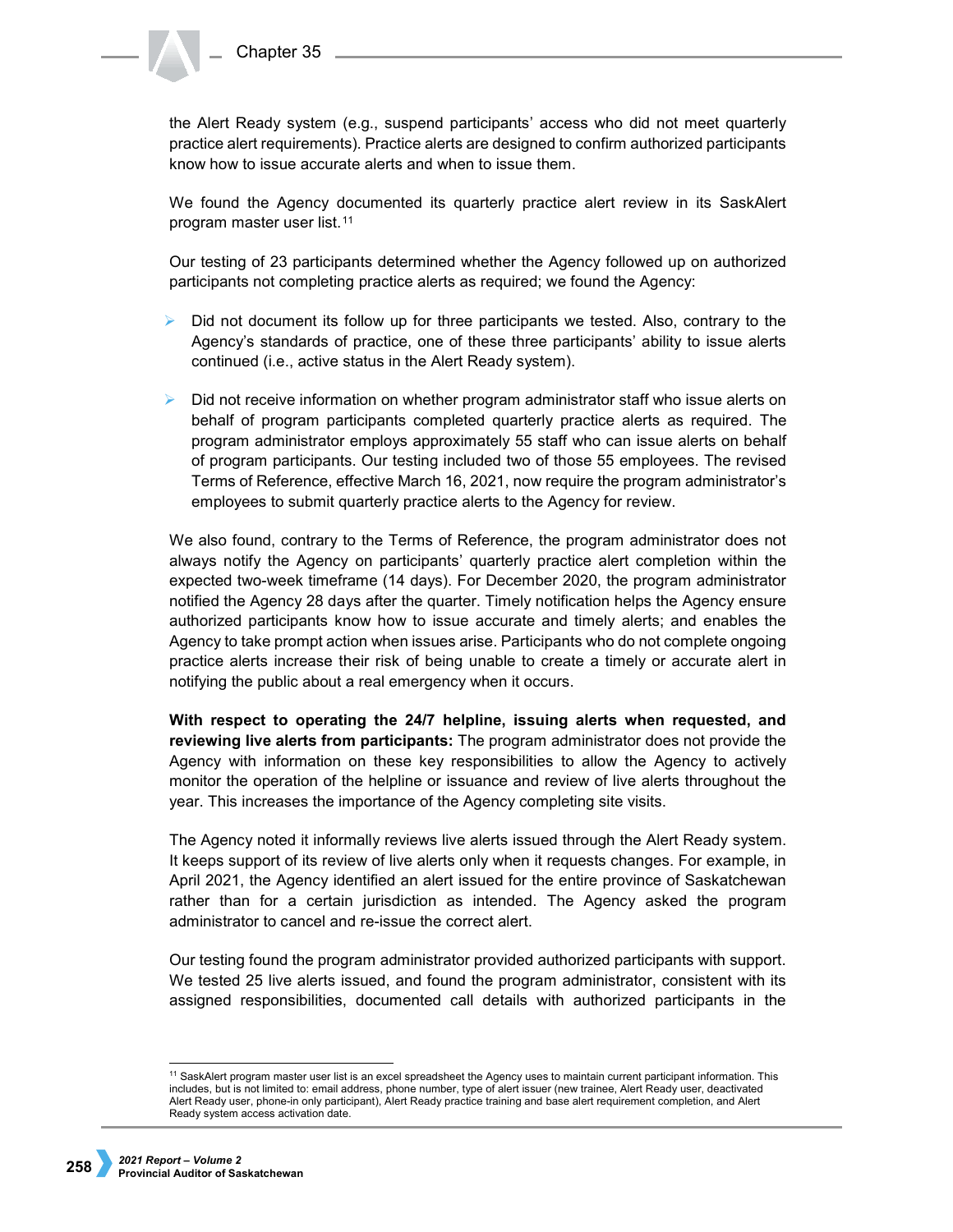SaskAlert event call log.[12](#page-6-0) We also found for these 25 alerts, the program administrator confirmed caller credentials before issuing an alert, documented details of alerts issued, and updated, cancelled, and issued alerts based on resolutions between multiple jurisdictions.

The key role of the program administrator is to support authorized participants to help ensure they issue appropriate and accurate alerts. Irregularly monitoring the program administrator's key responsibilities increases the risk of participants issuing inappropriate or inaccurate alerts, or not issuing alerts, when necessary. Issuing inaccurate or unnecessary alerts pose a threat to the SaskAlert program's credibility.

### $3.3<sub>1</sub>$ **Periodic Review of User Access to the Alert Ready System** Required

*We recommended the Saskatchewan Public Safety Agency (formerly the Ministry of Government Relations) work with the operator of Alert Ready (the National Alert Aggregation and Dissemination System) to obtain information needed to enable a periodic review of the appropriateness of user access to the System. (2019 Report – Volume 1,* p. 88, Recommendation 3; Public Accounts Committee agreement February 26, 2020)

**Status**—Partially Implemented

As at February 2021, the Saskatchewan Public Safety Agency was setting up a process to enable periodic review of the appropriateness of user access to Alert Ready, but had not yet carried out its first review.

During 2019, the Agency obtained reports from the Alert Ready system operator outlining user access in Alert Ready, and reviewed the appropriateness of access granted, in detail. It updated user access to Alert Ready accordingly. After this review in 2019, the Agency obtained access to the details of access granted to SaskAlert users in Alert Ready (e.g., the Agency can generate user access reports to enable review of user access).

Since the 2019 detailed review, the Agency updates user access and details about authorized users in the system and its master SaskAlert user list based on the following:

- Its ad hoc review of alert activity reports in Alert Ready for participants who have not completed quarterly practice alerts, as well as results of its follow up with jurisdictions to determine whether that participant continues to require user access<sup>[13](#page-6-1)</sup>
- $\triangleright$  Periodic reporting from the program administrator on authorized participants who do not complete quarterly practice alert requirements, as well as the results of its follow up
- $\triangleright$  Identified changes directly received from authorized participants (e.g., user no longer requires access, change to email address)

<span id="page-6-1"></span><span id="page-6-0"></span><sup>&</sup>lt;sup>12</sup> SaskAlert event call log includes details from calls to the helpline including event number, time created, time closed, date, employee identification, and discussion. The program administrator maintains the log. The Agency does not obtain a copy.  $13$  Alert activity reports in Alert Ready provide the Agency with the date authorized participants completed practice alerts.